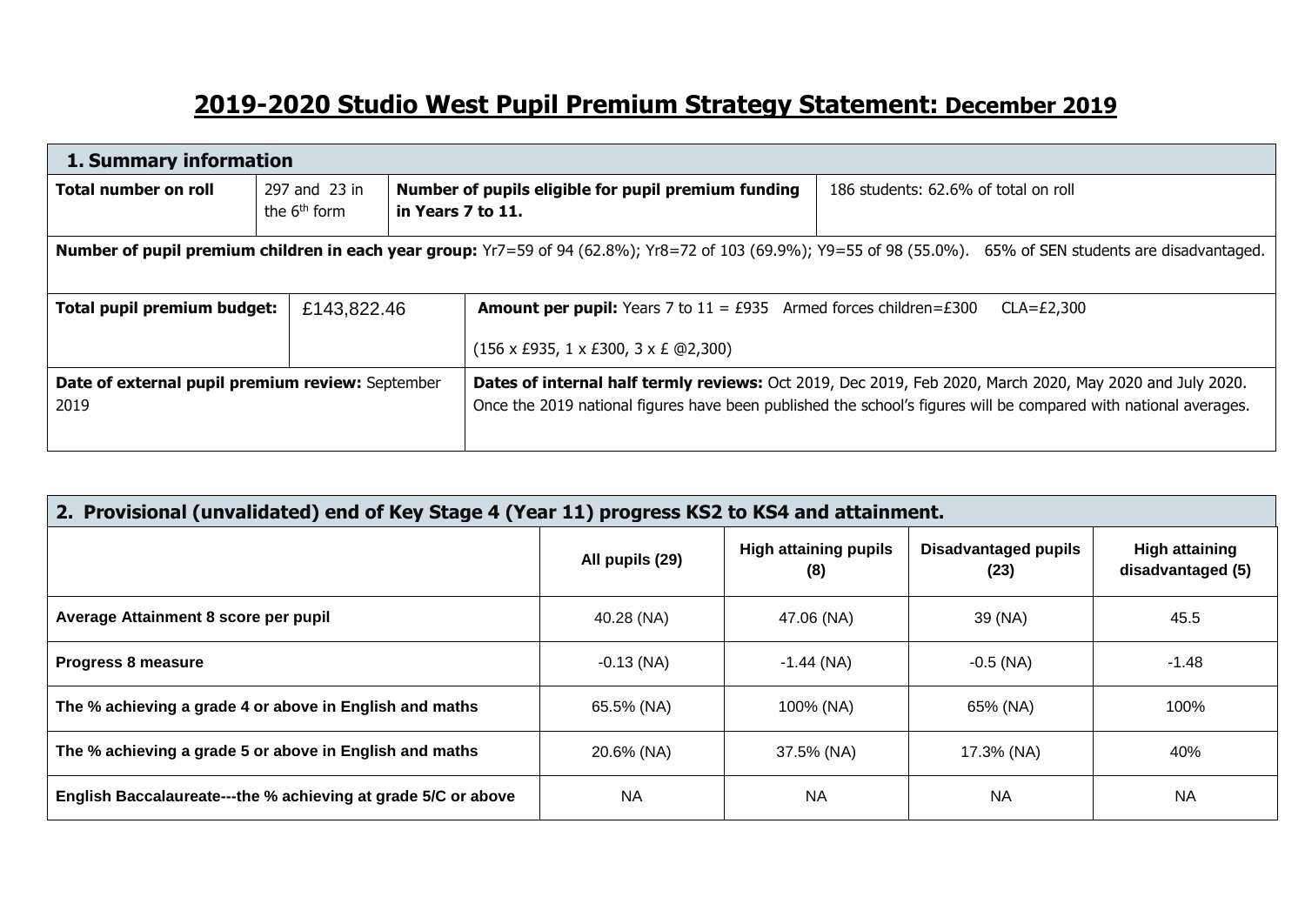| 3. 2019 End of Key Stage 4 current Year 11 predictions. No current year 11 until 2022 |            |                                 |                                |                                        |  |  |  |
|---------------------------------------------------------------------------------------|------------|---------------------------------|--------------------------------|----------------------------------------|--|--|--|
|                                                                                       | All pupils | <b>High attaining</b><br>pupils | <b>Disadvantaged</b><br>pupils | <b>High attaining</b><br>disadvantaged |  |  |  |
| Average Attainment 8 score per pupil                                                  | <b>NA</b>  |                                 |                                |                                        |  |  |  |
| <b>Progress 8 measure</b>                                                             | <b>NA</b>  |                                 |                                |                                        |  |  |  |
| The % achieving a grade 4 or above in English and Maths                               | <b>NA</b>  |                                 |                                |                                        |  |  |  |
| The % achieving a grade 5 or above in English and Maths                               | <b>NA</b>  |                                 |                                |                                        |  |  |  |
| The % achieving a grade 4 or above in Art                                             | <b>NA</b>  |                                 |                                |                                        |  |  |  |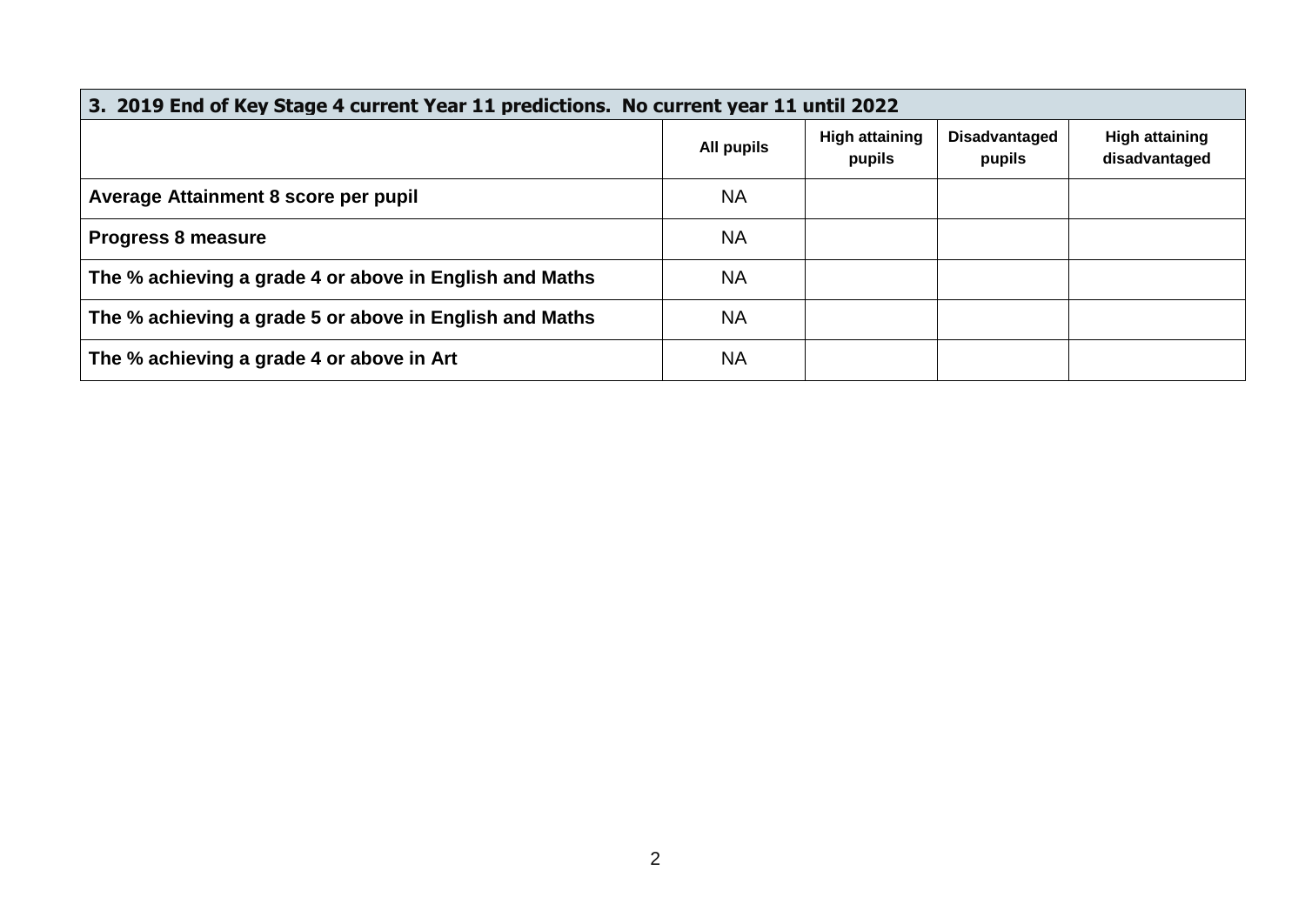|    | 4. Barriers to future attainment for students eligible for pupil premium funding in 2019-2020.                            |  |  |  |  |  |
|----|---------------------------------------------------------------------------------------------------------------------------|--|--|--|--|--|
|    | Stubbornly low attendance on entry of most disadvantaged children.                                                        |  |  |  |  |  |
| В. | Disengagement and low aspirations of a significant number of pupils and their parents.                                    |  |  |  |  |  |
|    | Some students have a poor work ethic and a home situation that makes it hard for them to become independent learners.     |  |  |  |  |  |
|    | Socio-economic deprivation marker – difficult home lives and the issues that then ensue including mental health problems. |  |  |  |  |  |

|    | 5. Outcomes and success criteria for summer 2020.                                                                                      |
|----|----------------------------------------------------------------------------------------------------------------------------------------|
| Α. | Teaching: Further strengthen the quality of teaching by ensuring all teachers have very high expectations of all of their students and |
|    | plan lessons that fully meet the needs of their disadvantaged students. Tracker for disadvantaged students shows gap closing. Quality  |
|    | Assurance of T&L shows improved Good & Outstanding.                                                                                    |
| В. | End of Year 7/8 KS3: Close tracking and monitoring of the progress and attainment of Year 7 & 8 students. We will aspire to ensure     |
|    | our disadvantaged students are on track to achieve positive VA scores at the end of KS3 and subsequently positive P8 at the end of     |
|    | KS4. Literacy is a main component in this drive for progress.                                                                          |
| C. | End of KS4: our disadvantaged students achieve positive Progress 8, English, Maths, Ebacc and Open Element scores.                     |
|    | To diminish the difference between our disadvantaged students and others nationally and we will aspire to close many of the gaps.      |
| D. | The attendance rate of pupil premium students to improve from 95% to 96% by July 2020.                                                 |
|    | The persistent absent rate of pupil premium students to reduce from 19.5% to below 10% by July 2020.                                   |
| Е. | To significantly improve the attainment and progress of our most able pupil premium students.                                          |
|    | Year 9: High attaining disadvantaged students to achieve positive VA and Attainment 8 scores in 2020 assessment. The gap               |
|    | between our disadvantaged students and others nationally closes significantly.                                                         |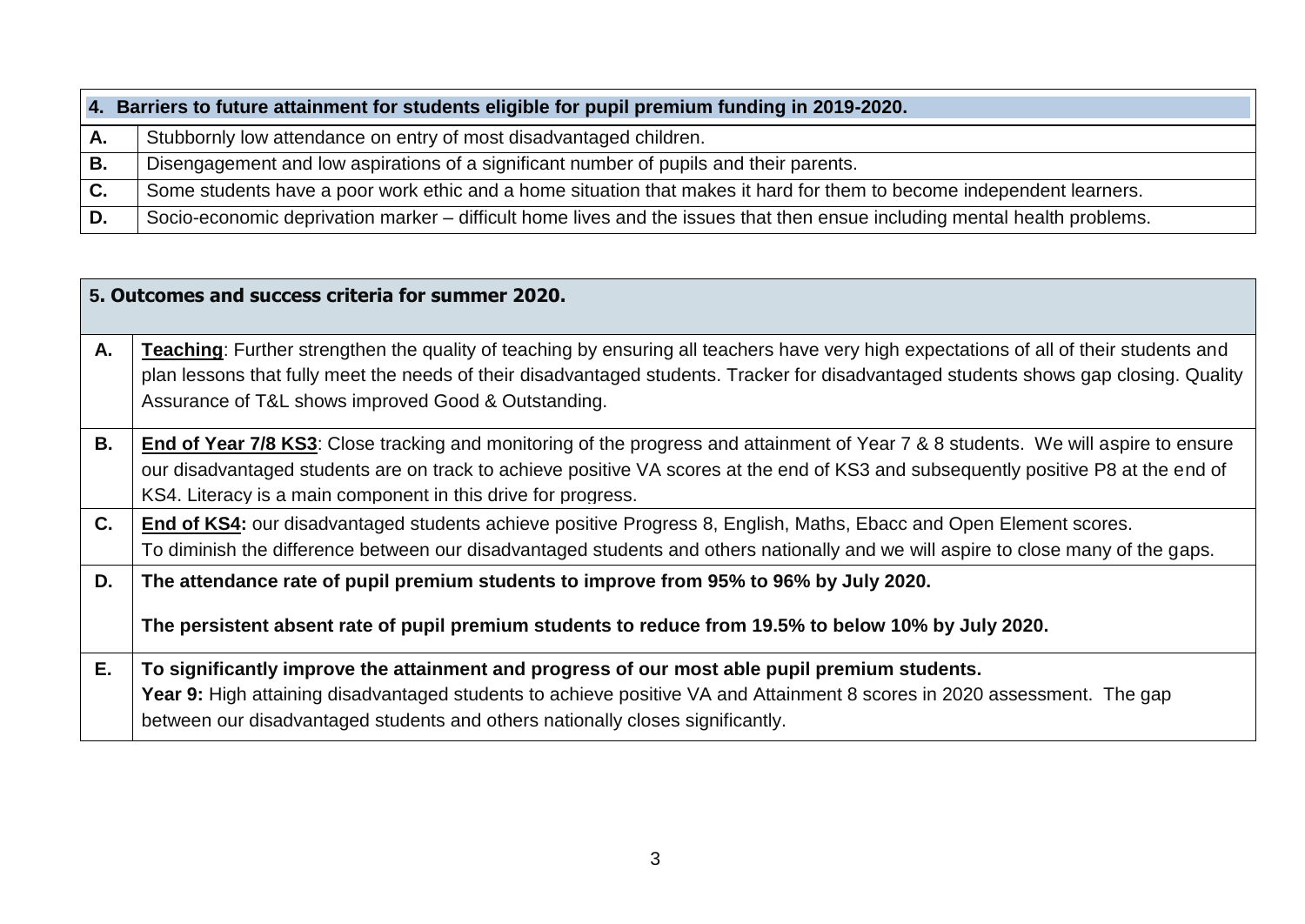## **6. Planned expenditure 2019-2020 Current budget = £143,822.46**

i. Strengthen the quality of teaching and learning. **Funded from main school budget.** 

| <b>Desired</b><br>outcome                                                                                                                                                                 |                                  | <b>Actions</b>                                                                                                                                                                                                                                                                                                                                                                                                                                                                                                                                                                                                                                                                                                                                                                                                                                                                                                                                                                                                                                                                                                                                                                                                                                                                                                                                                                                                                                                                                                                                                                                                                                                                                                                                                                        | What is the evidence<br>and rationale for this<br>choice?                                                                                                                                                                                                                                                                                                                                                                                                                                                                                        | How will you<br>ensure it is<br>implemented<br>well?                                                                                                                                                                                                                                                      | <b>Staff lead</b>                    | Impact                                                                                                                                                                                                       |
|-------------------------------------------------------------------------------------------------------------------------------------------------------------------------------------------|----------------------------------|---------------------------------------------------------------------------------------------------------------------------------------------------------------------------------------------------------------------------------------------------------------------------------------------------------------------------------------------------------------------------------------------------------------------------------------------------------------------------------------------------------------------------------------------------------------------------------------------------------------------------------------------------------------------------------------------------------------------------------------------------------------------------------------------------------------------------------------------------------------------------------------------------------------------------------------------------------------------------------------------------------------------------------------------------------------------------------------------------------------------------------------------------------------------------------------------------------------------------------------------------------------------------------------------------------------------------------------------------------------------------------------------------------------------------------------------------------------------------------------------------------------------------------------------------------------------------------------------------------------------------------------------------------------------------------------------------------------------------------------------------------------------------------------|--------------------------------------------------------------------------------------------------------------------------------------------------------------------------------------------------------------------------------------------------------------------------------------------------------------------------------------------------------------------------------------------------------------------------------------------------------------------------------------------------------------------------------------------------|-----------------------------------------------------------------------------------------------------------------------------------------------------------------------------------------------------------------------------------------------------------------------------------------------------------|--------------------------------------|--------------------------------------------------------------------------------------------------------------------------------------------------------------------------------------------------------------|
| <b>Ensure all</b><br>teachers are<br>planning<br>lessons that<br>fully meet the<br>needs of their<br>PPG.<br>$PPG =$<br><b>Learners</b><br>eligible for the<br>pupil<br>premium<br>grant. | 2.<br>4.<br>5.<br>6.<br>8.<br>9. | Appointment of PP coordinator for September 2019.<br>INSET for governors at appointed governors meeting to ensure they<br>have a good strategic overview of the impact the funding is having and<br>can challenge/support senior leaders well.<br>Further develop the teaching and learning routines and structures to<br>ensure lessons are structured to support all students well and enable<br>them to make high levels of progress.<br>Poverty Proofing audit action plan to meet findings where appropriate.<br>CPD in morning briefing sessions; will include strategies to support,<br>stretch and challenge PP students, led by PP Coordinator.<br>Performance management targets for student outcomes linked to pupil<br>premium /SEND outcomes agreed by end of October for all teachers.<br>Peer observations to run alongside performance management<br>observations. Mentoring and sharing good practice programme<br>(teaching, marking and feedback focus) to continue.<br>Continue to hold half termly "Challenge Meetings" where the SENDCO<br>and Deputy Principal will provide advice and support to enable teachers<br>to improve the progress and attainment of their PP students on the<br>SEND register.<br>Progress of each student is discussed, and further strategies identified if<br>students are not on track to achieve their challenging targets. Robust<br>RAG at each data harvest followed by intervention strategy signpost and<br>follow up.<br>10. Teachers network externally to moderate & standardise to ensure<br>standards are met and accurate assessment is taking place. PP<br>significantly represented in this.<br>11. Focused marking and feedback shows good dialogue and specific<br>developmental points for students to follow. | There is a need to<br>further raise teacher<br>expectations and<br>provide more<br>stretch/challenge for<br>our PPG students,<br>particularly<br>middle/higher ability<br>disadvantaged<br>students.<br>We need to continue<br>to narrow the gap<br>between our PPG<br>and others nationally.<br>Teacher / student<br>dialogue: Marking<br>and feedback are<br>developing well and is<br>starting to impact<br>strongly on pupil<br>outcomes across all<br>subjects.<br>Interventions are<br>bespoke and<br>reviewed and<br>carefully monitored. | Lesson<br>observations<br>and learning<br>walks focused<br>on PPG.<br>Close<br>monitoring<br>through<br>challenge<br>meetings and<br>RAG data<br>harvest.<br>Morning<br>briefings and<br>Challenge<br>Meetings<br>continue<br>Book / work<br>scrutiny.<br>Networking<br>standardised /<br>moderated work. | Principal<br>and Deputy<br>Principal | Autumn term: % of lessons that<br>are:<br>25% Outstanding<br>58% Good<br>8% improving RI<br>0% Inadequate<br>Summer term: % of lessons that<br>are:<br>33% Outstanding<br>66% Good<br>0% RI<br>0% Inadequate |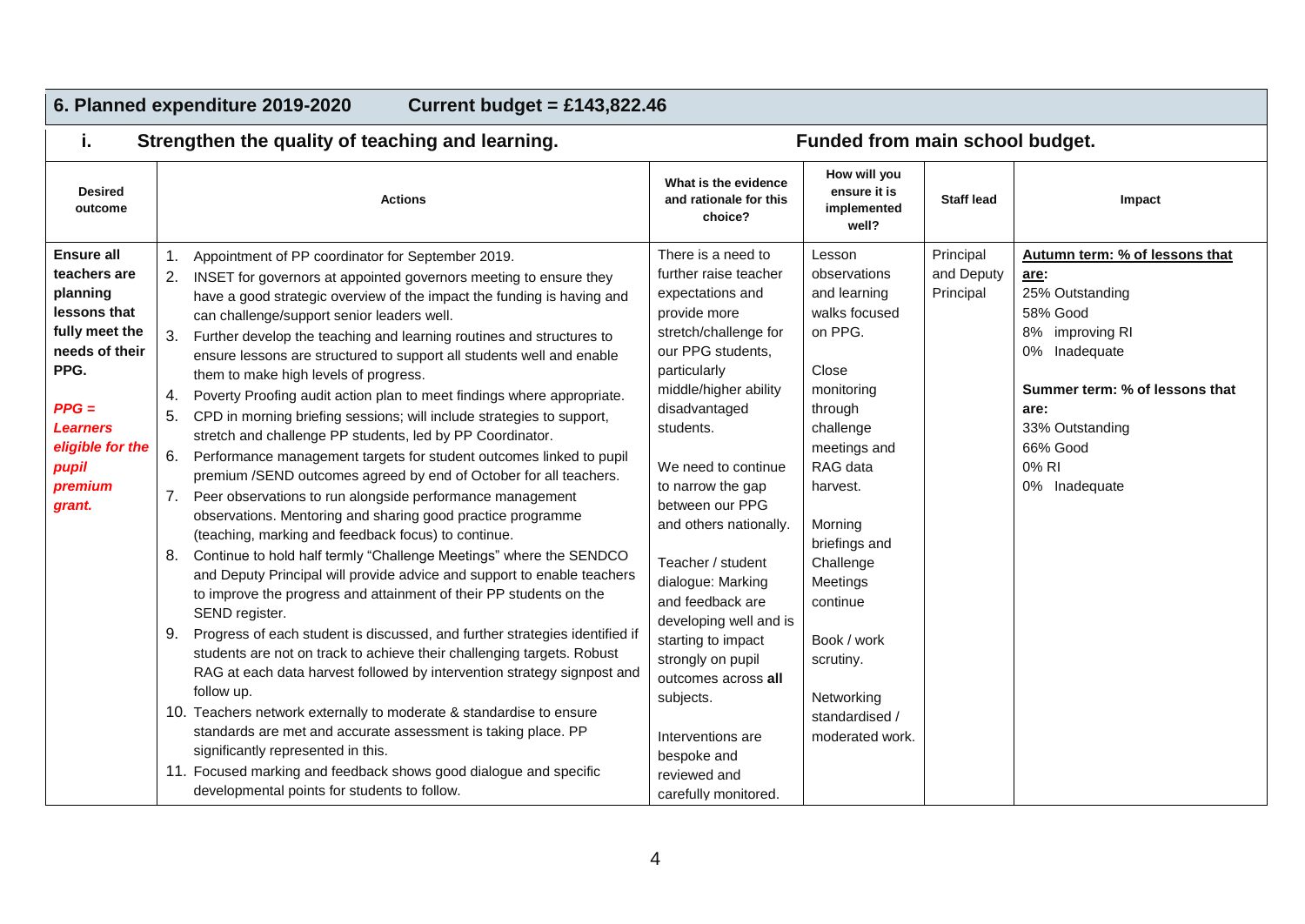| ii. Targeted support for pupil premium students.                                                                                                                                                                                               |                                                                                                                                                                                                                                                                                                                                                                                                                                                                                                                                                                                                                                                                                                                                                                                                                                                                                                                                                                                                                                                                                                                                                                                  | Total $cost = £80,600$                                                                                                                                                                                                                                                                                 |                                                                                                 |                                                                                                            |                                                                                                                                                                                                              |
|------------------------------------------------------------------------------------------------------------------------------------------------------------------------------------------------------------------------------------------------|----------------------------------------------------------------------------------------------------------------------------------------------------------------------------------------------------------------------------------------------------------------------------------------------------------------------------------------------------------------------------------------------------------------------------------------------------------------------------------------------------------------------------------------------------------------------------------------------------------------------------------------------------------------------------------------------------------------------------------------------------------------------------------------------------------------------------------------------------------------------------------------------------------------------------------------------------------------------------------------------------------------------------------------------------------------------------------------------------------------------------------------------------------------------------------|--------------------------------------------------------------------------------------------------------------------------------------------------------------------------------------------------------------------------------------------------------------------------------------------------------|-------------------------------------------------------------------------------------------------|------------------------------------------------------------------------------------------------------------|--------------------------------------------------------------------------------------------------------------------------------------------------------------------------------------------------------------|
| <b>Desired outcome</b>                                                                                                                                                                                                                         | <b>Actions</b>                                                                                                                                                                                                                                                                                                                                                                                                                                                                                                                                                                                                                                                                                                                                                                                                                                                                                                                                                                                                                                                                                                                                                                   | What is the<br>evidence and<br>rationale for<br>this choice?                                                                                                                                                                                                                                           | How will you<br>ensure it is<br>implemented<br>well?                                            | <b>Staff lead</b>                                                                                          | Impact                                                                                                                                                                                                       |
| <b>MATHS</b><br>PP students achieve a<br>positive VA. Gaps in<br>learning from poor<br>attendance and non-<br>engagement are<br>addressed at KS3.<br>The gap between our<br><b>PP students and</b><br>national others closes<br>significantly. | Diagnostic profiling to identify gaps in learning through testing on entry and end of<br>1.<br>year testing. Yr 7-9.<br>2.<br>Specific focus on PP students who are tracked and monitored by PP Coordinator.<br>Additional CPD for maths teacher on pace, challenge and marking.<br>3.<br>Challenge meetings chaired by Principal/Deputy Principal focus on progress in<br>4.<br>English and maths and the impact of interventions.<br>Weekly CPD at the morning briefings with a focus on pace, questioning, level of<br>5.<br>challenge etc.<br>6.<br>Continue with 1 to 1 support after school, at weekends and in school holidays to<br>boost progress of targeted students as intervention.<br>7.<br>Implement new scheme of work for Years 7&8 and new assessment procedures.<br>Year 9 begin GCSE Maths & English creating 3 year KS4.<br>8.<br>9.<br>Better links with local primary schools to prevent dip in year 7 learning eg liaise<br>with them on how they deliver maths and English.<br>Embed Maths Watch / MyMaths online numeracy programme.<br>10.<br>11. Year 7 & 8 numeracy programme. Focus on numeracy mastery.<br>12. Numeracy morning tutor time focus. | Maths VA is<br>positive &<br>shows<br>exponential<br>progress for<br>significant<br>number of<br>students.<br>Continue to<br>raise the profile<br>of Maths and<br>close the<br>significant gaps<br>in prior learning.<br>Further improve<br>the profile of<br>Maths & link to<br>the place of<br>work. | QA - Lesson<br>observations.<br>learning walks and<br>book scrutiny.<br>Pupil voice<br>surveys. | <b>New Maths</b><br>teacher<br>appointed with<br>significant<br>experience &<br>excellent track<br>record. | 100% Maths teaching Good or better.<br>50% Maths teaching Outstanding.<br>All disadvantaged students on target<br>or in line for diagnostic intervention.<br>100% attendance at intervention<br>classes.     |
| <b>ENGLISH</b><br>PP students achieve a<br>positive score. The gap<br>between our PP<br>students and national<br>others closes<br>significantly.                                                                                               | to 9 See above.<br>$\mathbf{1}$<br>Provide a reading bookcase in every room and pilot e-readers to improve reading<br>6.<br>skills and frequency.<br>7.<br>Embed Achieve 3000 online literacy programme to build language skills.<br>Continue with theatre trips linked to class texts to enhance understanding.<br>8.<br>Year 7 & 8 curriculum written around "The Novel". Focus on vocabulary mastery.<br>9.<br>Literacy focus in all subjects - word-rich initiative.<br>Literacy morning tutor time focus.<br>10.                                                                                                                                                                                                                                                                                                                                                                                                                                                                                                                                                                                                                                                            | Need to<br>maintain the<br>strong progress<br>that was praised<br>by the Ofsted<br>inspectors.<br>Significant low<br>levels of literacy<br>on entry.<br>Exponential<br>increase in RA<br>sustained.                                                                                                    | QA - Lesson<br>observations.<br>learning walks and<br>book scrutiny.<br>Pupil voice<br>surveys. | Key Stage 3<br>Lead & Deputy<br>Principal                                                                  | 100% English teaching Good or better.<br>75% English teaching Outstanding.<br>All disadvantaged students on target<br>or in line for diagnostic intervention.<br>100% attendance on intervention<br>classes. |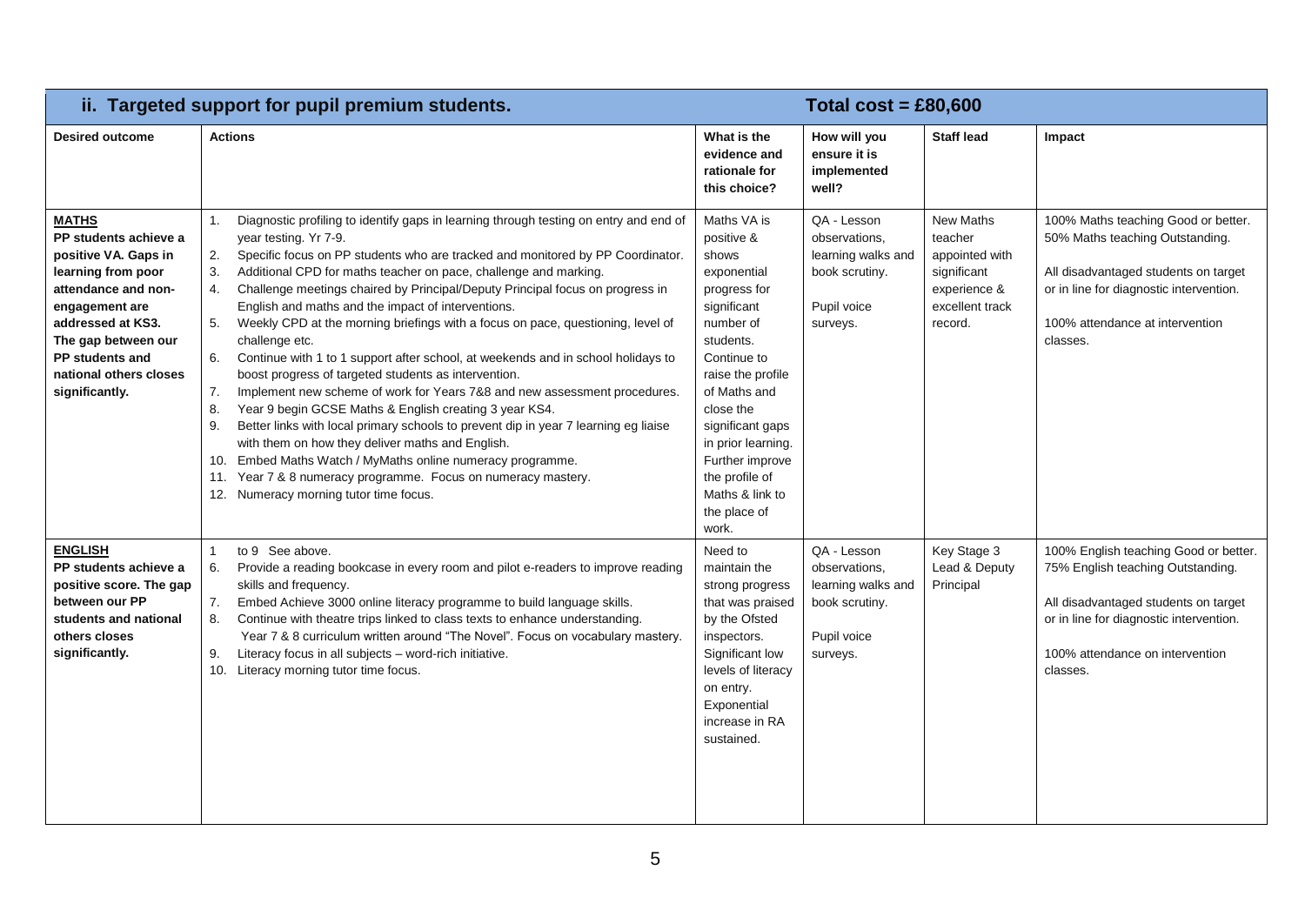| <b>ALL SUBJECTS</b> |    | Strong and accountable focus on PP students                     | Drive for     | QA - Lesson    | KS3 Lead      | Autumn term % of lessons       |
|---------------------|----|-----------------------------------------------------------------|---------------|----------------|---------------|--------------------------------|
| <b>PP</b> students  |    | All teachers to plan and deliver lessons that stretch and       | parity across | observations,  | Principal and | that are:                      |
| achieve positive    |    | challenge ALL their PP students.                                | all subjects. | learning walks | Deputy        | 25% Outstanding                |
| VA. The gap         | 2. | All teachers to ensure their feedback and marking impacts       |               | and book       | Principal     | 58% Good                       |
| between our PP      |    | strongly on PP progress and attainment. Feedback must be        |               | scrutiny.      |               | 8% improving RI                |
| students and        |    | specific and stretching. Intervention must be bespoke and swift |               |                |               | 0% Inadequate                  |
| national others     |    | with review and planning.                                       |               | Pupil voice    |               |                                |
| closes              | 3. | All teachers celebrate success at every opportunity and ensure  |               | surveys.       |               | <b>Summer term% of lessons</b> |
| significantly.      |    | their learning walls celebrate their students' achievements and |               |                |               | that are:                      |
|                     |    | support learning well.                                          |               |                |               | 33% Outstanding                |
|                     |    | All subjects closely monitored through RAG data harvest and     |               |                |               | 66% Good                       |
|                     |    | subsequent challenge meetings.                                  |               |                |               | 0% RI                          |
|                     | 5. | Full intervention programme in place for all subjects.          |               |                |               | 0% Inadequate                  |
|                     | 6. | Subjects causing concern subject to closer scrutiny & support.  |               |                |               |                                |
|                     |    |                                                                 |               |                |               | All disadvantaged students     |
|                     |    |                                                                 |               |                |               | on target or in line for       |
|                     |    |                                                                 |               |                |               | diagnostic intervention.       |
|                     |    |                                                                 |               |                |               |                                |
|                     |    |                                                                 |               |                |               | 100% attendance on             |
|                     |    |                                                                 |               |                |               | intervention classes           |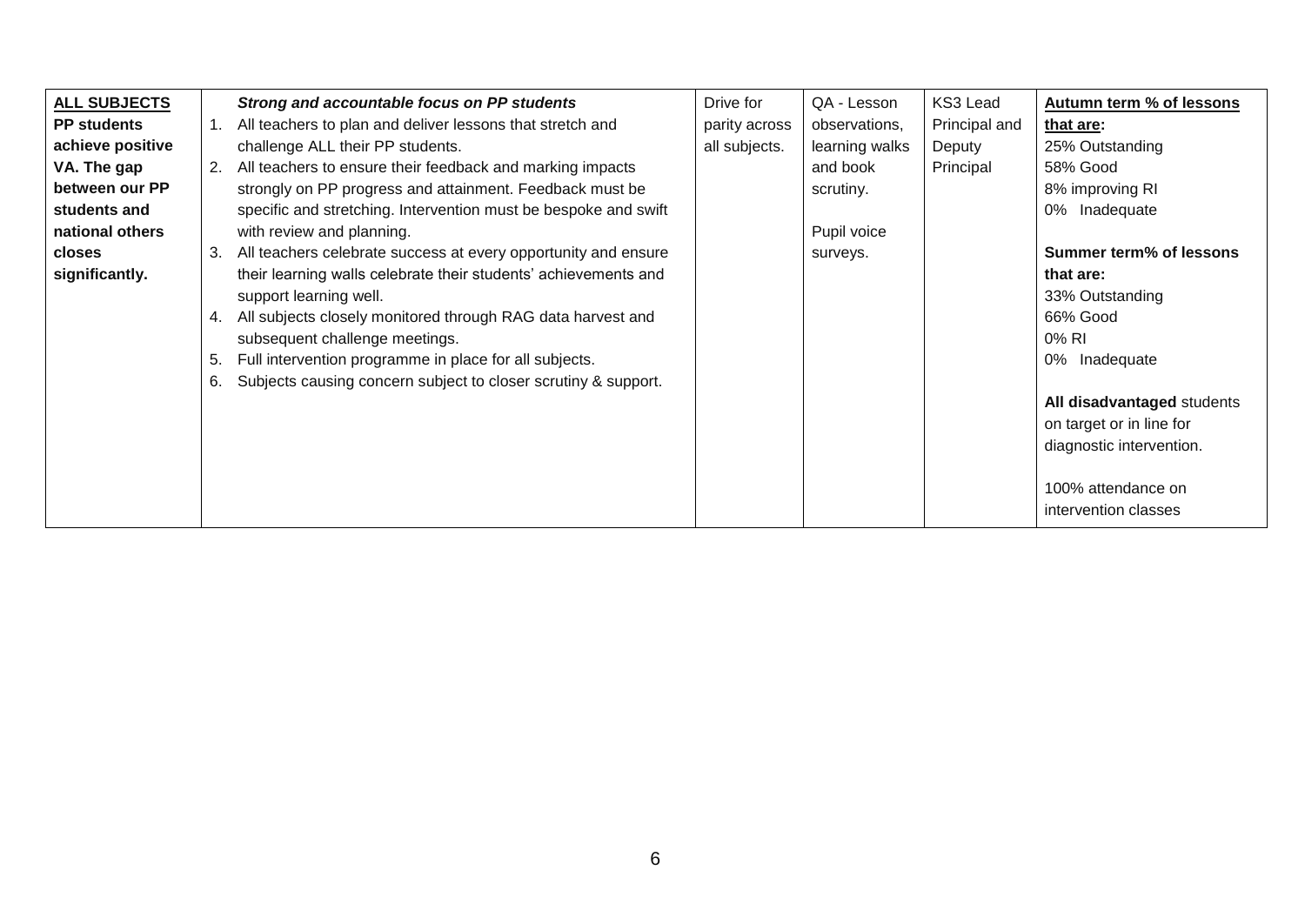| <b>MOST ABLE</b><br>The gap between<br>our middle and<br>high attaining<br>disadvantaged<br>students and<br>others nationally<br>(not<br>disadvantaged)<br>closes<br>significantly. | Update the most able register, adding and tracking potential high<br>1.<br>attaining PP students.<br>Progress of these students discussed in the daily briefings and<br>2.<br>"Challenge Meetings."<br>Continue to coach and mentor our more able disadvantaged<br>3.<br>students.<br>University visits and information about and support with UCAS<br>4.<br>applications and apprenticeship applications eg mock interviews.<br>Mastery group developed for most able Year 7 & 8 in all subjects.<br>5.<br>1:1 Coaching<br>6.<br>PP Coordinator to ensure barriers to success for PP students are<br>lessened, including practical help. | We are<br>QA - Lesson<br>committed to<br>observations,<br>learning walks<br>ensuring that<br>and book<br>high<br>attaining<br>scrutiny.<br>disadvantag<br>ed students<br>Pupil voice<br>do not miss<br>surveys.<br>opportunities<br>because of<br>the<br>significant<br>social<br>barriers that<br>exist. | KS 3 Lead<br>Most able & potential HA<br>Principal and<br>students all on target each<br>Deputy<br>data capture.<br>Principal<br>Those who are not are<br>targeted for specific HA<br>diagnostic intervention<br>classes. 100% attendance<br>at these classes. |
|-------------------------------------------------------------------------------------------------------------------------------------------------------------------------------------|-------------------------------------------------------------------------------------------------------------------------------------------------------------------------------------------------------------------------------------------------------------------------------------------------------------------------------------------------------------------------------------------------------------------------------------------------------------------------------------------------------------------------------------------------------------------------------------------------------------------------------------------|-----------------------------------------------------------------------------------------------------------------------------------------------------------------------------------------------------------------------------------------------------------------------------------------------------------|----------------------------------------------------------------------------------------------------------------------------------------------------------------------------------------------------------------------------------------------------------------|
|-------------------------------------------------------------------------------------------------------------------------------------------------------------------------------------|-------------------------------------------------------------------------------------------------------------------------------------------------------------------------------------------------------------------------------------------------------------------------------------------------------------------------------------------------------------------------------------------------------------------------------------------------------------------------------------------------------------------------------------------------------------------------------------------------------------------------------------------|-----------------------------------------------------------------------------------------------------------------------------------------------------------------------------------------------------------------------------------------------------------------------------------------------------------|----------------------------------------------------------------------------------------------------------------------------------------------------------------------------------------------------------------------------------------------------------------|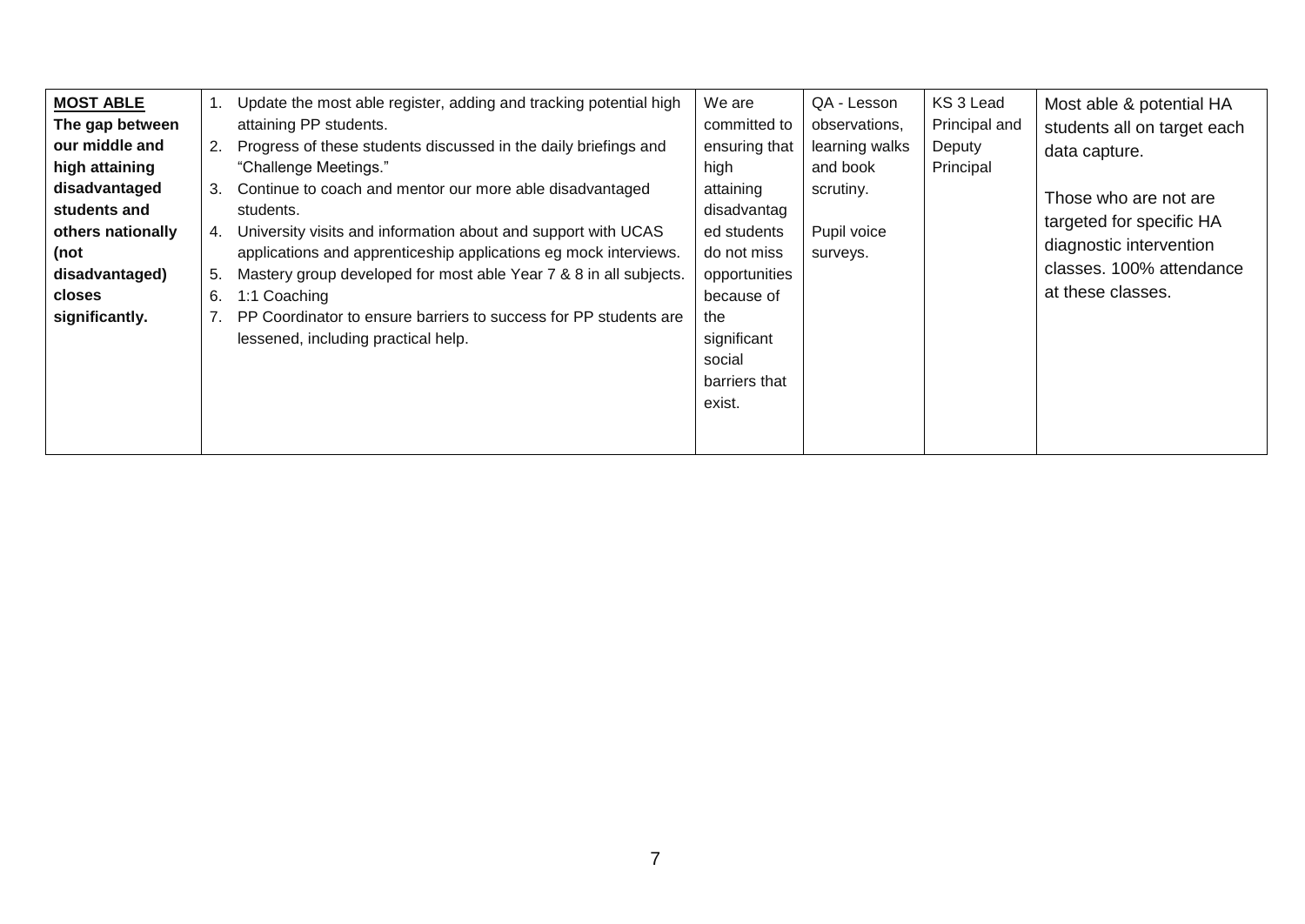| iii.                                                                                                                                                                  | Other approaches to raise the attainment and progress of pupil premium students.                                                                                                                                                                                                                                                                                                                                                                                                                                                                                                                                                                                                                                                                                                                                                                                                                                                                                                                                                                                                                                                                                                                                                                                                                                                                                                                                                                                                                                                                                                                                                                                              |                                                                                                                            |                                                                                                            |                                             | Total $cost = £63,222.46$                                                                                                                                                                      |
|-----------------------------------------------------------------------------------------------------------------------------------------------------------------------|-------------------------------------------------------------------------------------------------------------------------------------------------------------------------------------------------------------------------------------------------------------------------------------------------------------------------------------------------------------------------------------------------------------------------------------------------------------------------------------------------------------------------------------------------------------------------------------------------------------------------------------------------------------------------------------------------------------------------------------------------------------------------------------------------------------------------------------------------------------------------------------------------------------------------------------------------------------------------------------------------------------------------------------------------------------------------------------------------------------------------------------------------------------------------------------------------------------------------------------------------------------------------------------------------------------------------------------------------------------------------------------------------------------------------------------------------------------------------------------------------------------------------------------------------------------------------------------------------------------------------------------------------------------------------------|----------------------------------------------------------------------------------------------------------------------------|------------------------------------------------------------------------------------------------------------|---------------------------------------------|------------------------------------------------------------------------------------------------------------------------------------------------------------------------------------------------|
| <b>Desired</b><br>outcome                                                                                                                                             | <b>Actions</b>                                                                                                                                                                                                                                                                                                                                                                                                                                                                                                                                                                                                                                                                                                                                                                                                                                                                                                                                                                                                                                                                                                                                                                                                                                                                                                                                                                                                                                                                                                                                                                                                                                                                | What is the<br>evidence and<br>rationale for this?                                                                         | How will you<br>ensure it is<br>implemented                                                                | <b>Staff lead</b>                           | Impact                                                                                                                                                                                         |
| <b>ATTENDANCE</b><br>Identify & remove<br>barriers preventing<br>students from<br>attending the<br>academy.<br><b>PPG</b> attendance<br>improves to<br>95% or better. | 1.<br>Develop the role of the form tutor to support swift and proactive<br>intervention with individuals and families.<br>2.<br>Increase tutor time tor Lit / Num & pastoral care.<br>3.<br>Further develop specific strategies for hard to reach families eg home<br>visits, transport to school and team around the child meetings.<br>Attendance Board will continue where we list all students' attendance<br>4.<br>and colour code it; board updated every half term and focus groups<br>identified from this.<br>Attendance review meetings organised with parents of poor<br>5.<br>attenders, emphasis on the lack of progress in English, Maths etc.<br>Attendance rewards Improved attendance rewards (certificate,<br>6.<br>stationery, confectionery and end of term trips) for pupils who<br>manage to improve their attendance awarded every half term. 100%<br>certificates awarded every half term. Weekly attendance discussed in<br>assemblies and best class awarded with a cup/bag of sweets to<br>share.<br>7.<br>Holidays taken in term time not authorised. Penalty fines and court<br>action if required.<br>Termly attendance letters to emphasise the importance of good<br>8.<br>attendance.<br>Local employers to talk in assemblies about their attendance<br>9.<br>expectations for their employees and how they do not tolerate poor<br>attendance in the workplace. Local company to sponsor/present our<br>attendance rewards. Best work placements go to the best attenders.<br>10. Half termly academic reports with sentences linking progress to<br>attendance.<br>11. Will require medical evidence for students at risk of becoming PA. | A significant number of PP<br>students have high<br>absence rates which are<br>affecting their progress<br>and attainment. | Close monitoring of<br>attendance officer &<br>work.<br>Half termly reviews<br>and subsequent<br>planning. | Deputy Principal<br>& Attendance<br>Officer | October 2019<br>PPG attendance rate = $91.5\%$<br>December 2019<br>PPG attendance rate = $94\%$<br><b>March 2020</b><br>PPG attendance rate = $95%$<br>20120closes<br>PPG attendance rate= 95% |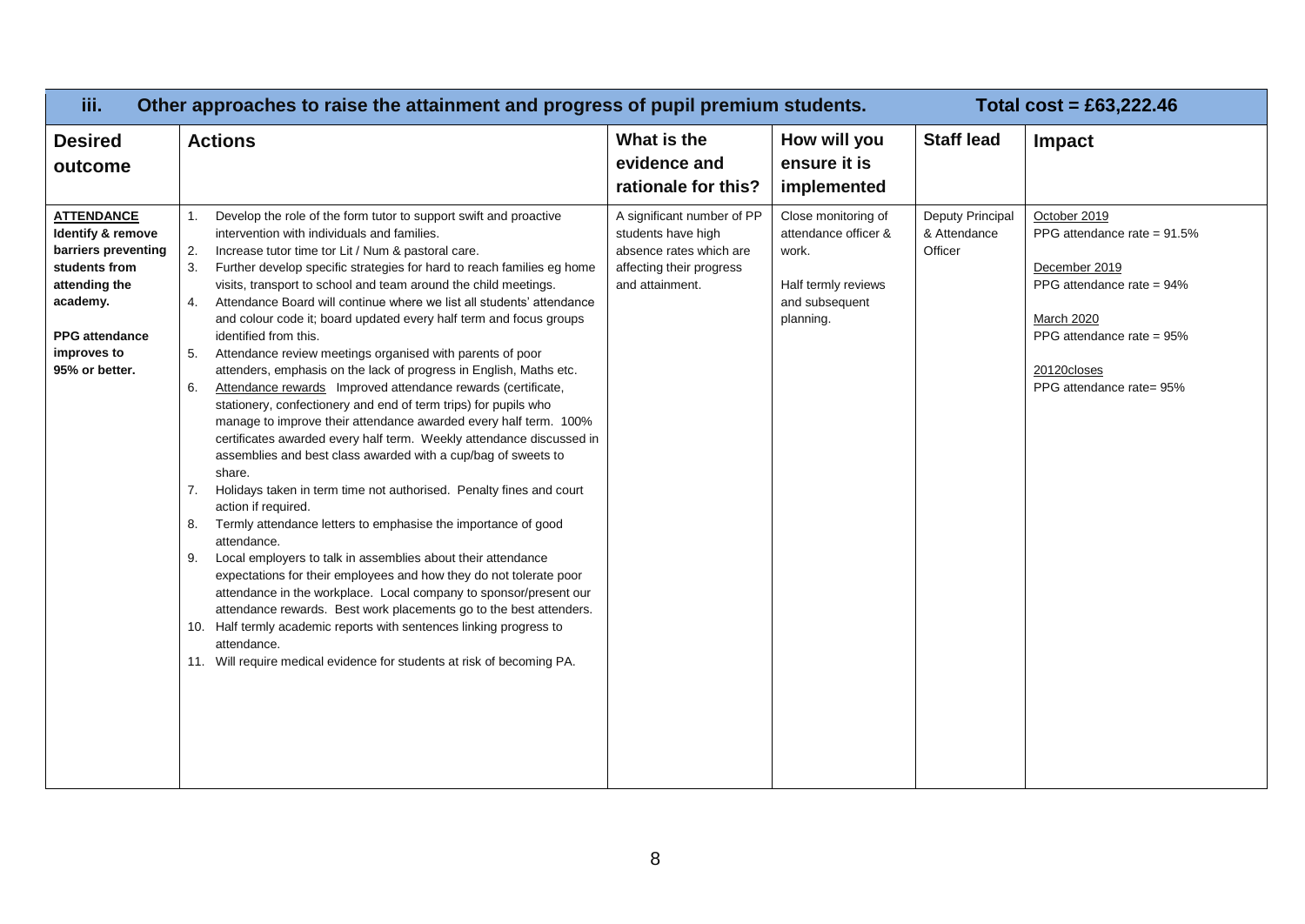| <b>FURTHER</b><br><b>IMPROVE</b><br><b>BEHAVIOUR FOR</b><br><b>LEARNING</b><br>Good or better<br>engagement and<br>behaviour from all<br><b>PPG</b> students<br>enabling them to<br>make progress in<br>lessons. | 1.<br>2.<br>3.<br>4.<br>5.<br>6.<br>7. | Appoint Behaviour Lead - full training for PP students and strategies.<br>Ensure all teachers have very high expectations and encourage<br>outstanding behaviour and positive attitudes to learning.<br>After every exclusion there will be a reintegration meeting with a<br>senior leader and the student will be placed on report.<br>Clear support plans in place for any PPG student who is not<br>demonstrating positive engagement or behaviour. Support plan in<br>place to help the student improve.<br>More regular learning conversations with parents, including those<br>relating to homework which will be publicised via our website.<br>Substantial rewards programme & cash-in system.<br>Breakfast club / Book & Bagel tutor time as many students skip<br>breakfast. Making student lesson ready. Fruit in every tutor room.                                                                                                                                                                                                                                                                                                    | Good behaviour and<br>positive attitudes to<br>learning help pupils to<br>make good progress.                                     | Learning walks.<br>Behaviour log show<br>reduced incidents over<br>time.<br>FTE & PEX figures are<br>low.                       | Deputy Principal                                                                                                                 | Behaviour log shows a reduction of 10%<br>incidents during the autumn term.<br>Fixed term exclusions have been<br>reduced by 10% during the autumn term. |
|------------------------------------------------------------------------------------------------------------------------------------------------------------------------------------------------------------------|----------------------------------------|----------------------------------------------------------------------------------------------------------------------------------------------------------------------------------------------------------------------------------------------------------------------------------------------------------------------------------------------------------------------------------------------------------------------------------------------------------------------------------------------------------------------------------------------------------------------------------------------------------------------------------------------------------------------------------------------------------------------------------------------------------------------------------------------------------------------------------------------------------------------------------------------------------------------------------------------------------------------------------------------------------------------------------------------------------------------------------------------------------------------------------------------------|-----------------------------------------------------------------------------------------------------------------------------------|---------------------------------------------------------------------------------------------------------------------------------|----------------------------------------------------------------------------------------------------------------------------------|----------------------------------------------------------------------------------------------------------------------------------------------------------|
| <b>ENRICHMENT AND</b><br><b>RAISING</b><br><b>ASPIRATIONS</b>                                                                                                                                                    | 1.<br>2.<br>3.<br>4.<br>5.<br>6.<br>7. | Continue to remove financial barriers to learning by paying for or<br>subsidising residentials, enrichment trips, Duke of Edinburgh Award<br>scheme, business dress, work clothing for placements, the work<br>placements programme, breakfasts & enhanced healthy lunch drive.<br>Further improve the motivational environment so that it celebrates the<br>success of all students, including PPG.<br>New activities to promote positive school culture - Fright Night / Word<br>Wall competition / Christmas doors / Choir visits / Production etc.<br>Develop highly effective aspirations programmes. All PP students will<br>take part in at least one aspirations programme throughout the school<br>year. This will ensure they are either engaging with top universities or<br>successful businesses. There will be a focus on success and<br>personal action plans.<br>Years 7 & 8 Enterprise programme developed<br>Highly successful Yr 9 work placements / experience scheme.<br>ш<br>High quality careers advise from our dedicated Business Engagement<br>Manager.<br>DT Projects for engagement.<br>Alternative / work experience. | Some PP students have<br>low aspirations. On entry<br>they often have a poor<br>work ethic and do not<br>"believe in themselves". | Track enrichment<br>activities.<br>Student voice surveys<br>in September and July<br>to see if aspirations<br>have been raised. | All teachers,<br>Principal and<br>Deputy Principal<br>to QA learning<br>environment.<br><b>Business</b><br>Engagement<br>Manager | Yr 9 Feedback from employers and<br>students:<br><b>Student Voice</b>                                                                                    |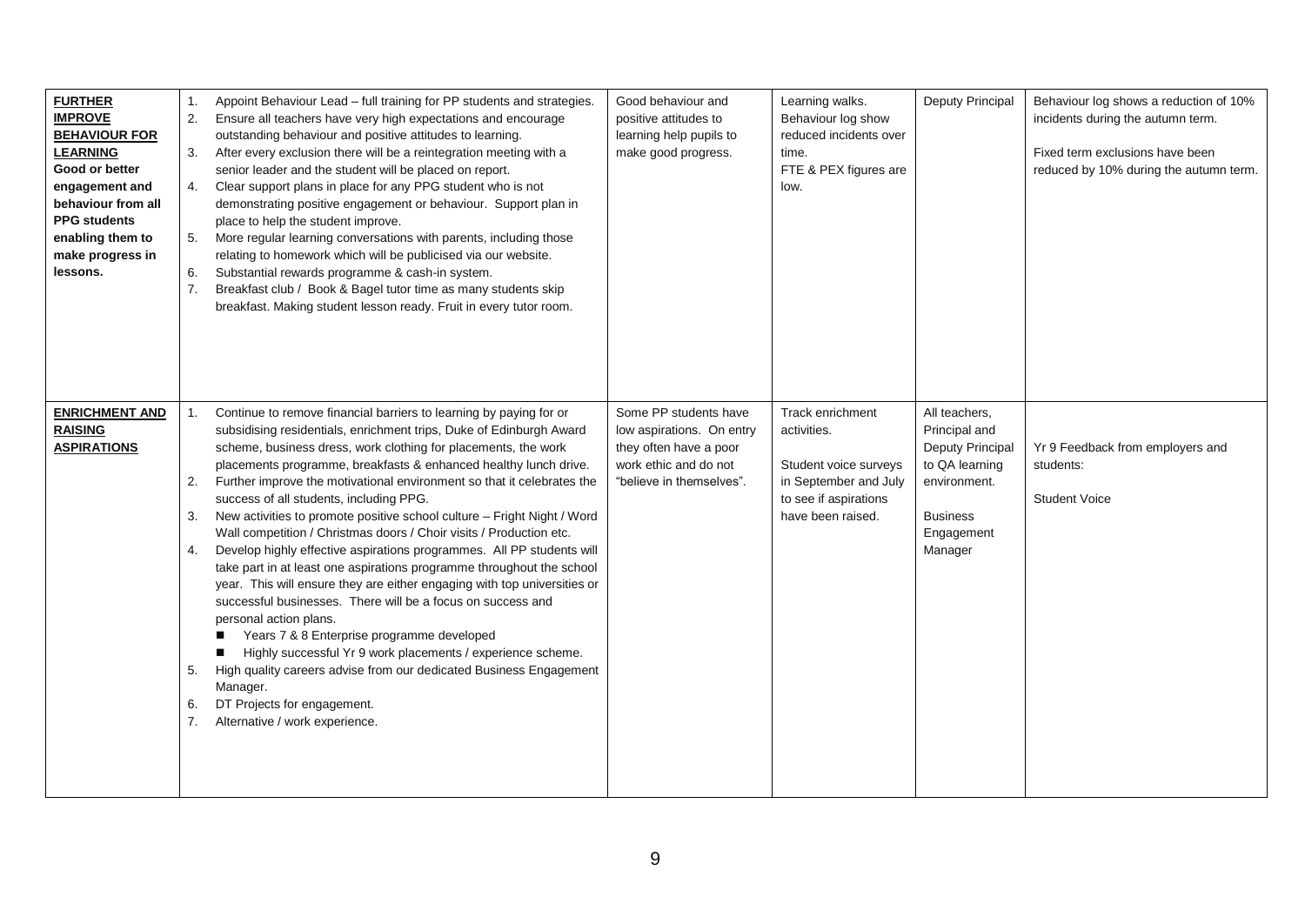|                                                         | 7. Review of expenditure for 2018/19<br>Total pupil premium budget = £91,612.50                                                                                                                                                                                                                                                                                                                                                                                                                                                                                                                                                           |                                                                                                                                                                                                                                                                                                                                     |                                                                                                                                                                                                                                           |  |  |  |  |
|---------------------------------------------------------|-------------------------------------------------------------------------------------------------------------------------------------------------------------------------------------------------------------------------------------------------------------------------------------------------------------------------------------------------------------------------------------------------------------------------------------------------------------------------------------------------------------------------------------------------------------------------------------------------------------------------------------------|-------------------------------------------------------------------------------------------------------------------------------------------------------------------------------------------------------------------------------------------------------------------------------------------------------------------------------------|-------------------------------------------------------------------------------------------------------------------------------------------------------------------------------------------------------------------------------------------|--|--|--|--|
| <b>Previous Academic Year</b>                           |                                                                                                                                                                                                                                                                                                                                                                                                                                                                                                                                                                                                                                           |                                                                                                                                                                                                                                                                                                                                     |                                                                                                                                                                                                                                           |  |  |  |  |
| <b>Desired outcome</b>                                  | <b>Actions</b>                                                                                                                                                                                                                                                                                                                                                                                                                                                                                                                                                                                                                            | <b>Estimated impact:</b> Did you meet<br>the success criteria? Include impact on<br>pupils not eligible for PP, if appropriate.                                                                                                                                                                                                     | <b>Lessons learned</b><br>(and whether you will<br>continue with this<br>approach)                                                                                                                                                        |  |  |  |  |
|                                                         | i. Targeted support for pupil premium students.                                                                                                                                                                                                                                                                                                                                                                                                                                                                                                                                                                                           | Total cost = £60,750                                                                                                                                                                                                                                                                                                                |                                                                                                                                                                                                                                           |  |  |  |  |
| Improve academic progress,<br>attainment and behaviour. | 1 to 1 study support & intervention for students to plug skills gaps and maximise<br>engagement. Also, targeted group interventions.<br>CATS and reading age tests to inform intervention and teaching strategies. Average RA<br>improvement for PPG students in Year 7 is 18 months and 21 months for PPG students in<br>Year 11. Full GL assessment testing for Maths / Science & English.<br>Mastery classes and subject specific independent study resources purchased.<br>-3.<br>Reward fund for faculties to reward and encourage their students.<br>4.<br>5.<br>Alternative curriculum / work experience / curriculum enhancement. | 1 to 1 support has given students high quality<br>support and secured a 100% engagement. RA<br>progress is exponential. Good study resources and<br>support have improved our exam results. PPG<br>students' Progress 8 was -0.07 (non PPG -0.13)<br>65% PPG students achieved L4 and above in<br>Maths and English. (non-PPG 65%). | These strategies will<br>continue as highly<br>successful. We do not have<br>a Year 11 cohort so added<br>strategies and plans to<br>improve academic progress<br>through enhancement of<br>skills & independent skills in<br>particular. |  |  |  |  |
| ii l                                                    | Other approaches to improve the attainment and progress of pupil premium students.                                                                                                                                                                                                                                                                                                                                                                                                                                                                                                                                                        | Total $cost = £30,862.50$                                                                                                                                                                                                                                                                                                           |                                                                                                                                                                                                                                           |  |  |  |  |
| Lower absence rates to<br>improve attainment            | Incentives provided to encourage students to improve their attendance and chances of<br>academic success.<br>Pastoral support for Attendance Officer.                                                                                                                                                                                                                                                                                                                                                                                                                                                                                     | Attendance of individual PP students has<br>improved significantly.                                                                                                                                                                                                                                                                 | To further improve<br>attendance new strategies to<br>be introduced.                                                                                                                                                                      |  |  |  |  |
| <b>Breakfast &amp; Super healthy</b><br>lunch           | A number of students skip breakfast. Breakfast is provided to help students focus on learning.<br>We have a healthy school lunch drive and spend extra ensuring students experience different<br>foods. We have introduced Book & Bagel during tutor time to ensure all student access<br>breakfast. Fruit baskets.                                                                                                                                                                                                                                                                                                                       | Very successful. No students are hungry in<br>lessons and concentration rates have improved.                                                                                                                                                                                                                                        | Strategies highly successful<br>and will continue                                                                                                                                                                                         |  |  |  |  |